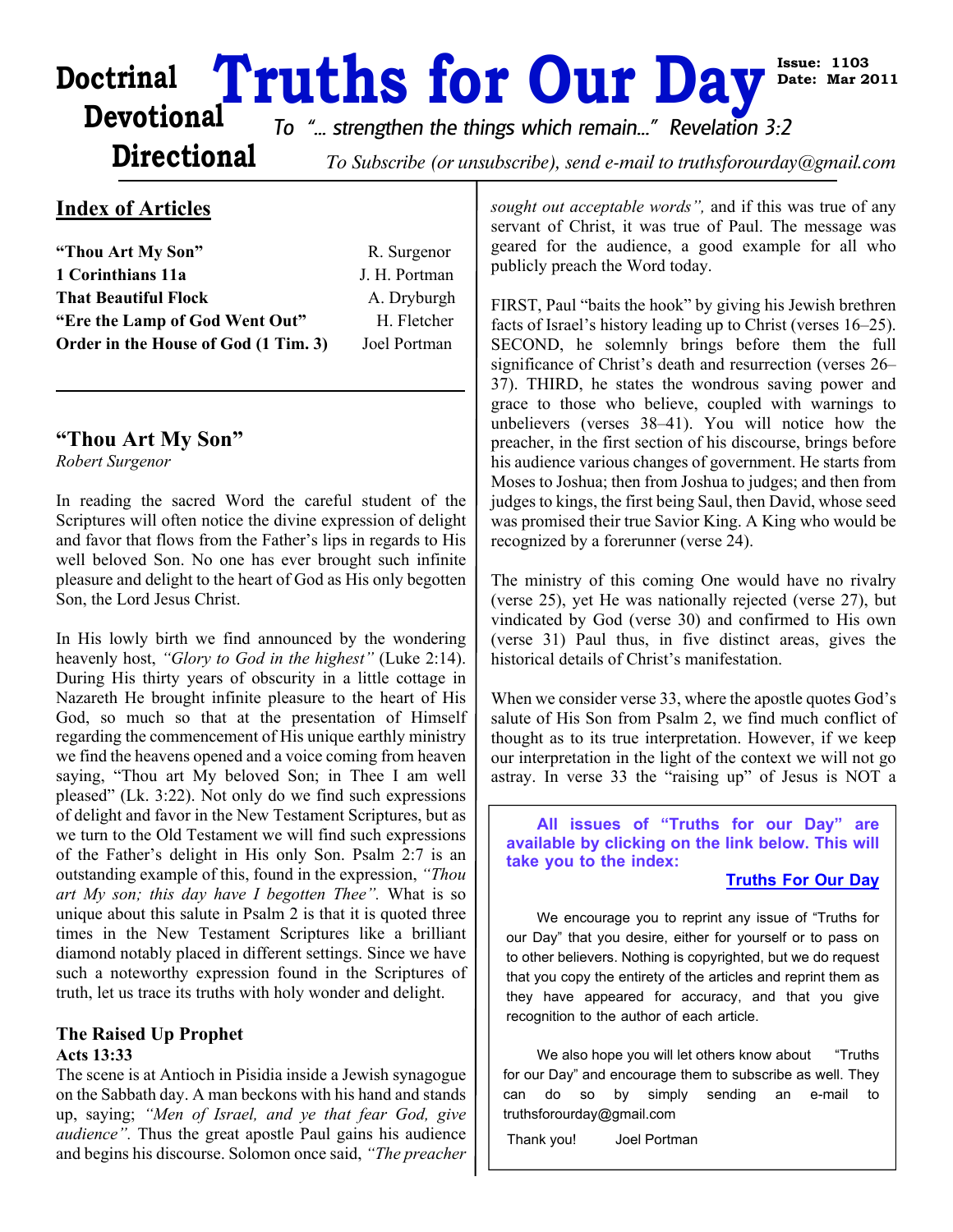reference to His resurrection, as some believe. You will notice how frequently Paul uses this word "raised" in his discourse. It is found in verses 22, 23, 30, 33, 34 and 37. In verse 29 reference is made to the tree followed by the tomb in verse 30. Here we have distinctly the resurrection of Christ in contrast to the slaying by wicked hands. In verse 34, Paul again refers to the resurrection, this time in contrast to David's death which was followed by corruption. David's service extended only to his own generation, but the Messiah would have to serve all generations. Jesus is able to do this for He was raised in incorruption, in the power of an indissoluble life to rule forever.

However when Paul uses the word "RAISED" in verse 33 he is using the same train of thought that he expressed in verses 22 and 23. God removed Saul and "RAISED UP" David to be their King (verse 22). *"Of this man's seed hath God according to His promise RAISED unto Israel a Saviour, Jesus"* (verse 23). Notice, it was according to His promise. Note how Paul refers again to that promise in verses 32 and 33, *"And we bring you good tidings of the PROMISE made unto the fathers, how that God hath fulfilled the same unto our children, in that He RAISED UP Jesus; as also it is written in the second Psalm, 'Thou art My Son, this day have I begotten Thee'"* (RV).

Many promises of God are found in the O.T. Scriptures of the raising up of the Messiah in the midst of His people. We believe that Paul had in mind the promise of the Lord through Moses (Deut. 18), where that coming Prophet would be Mediator (verse 16), Spokesman (verse 18) and Lord (verse 19). *"The Lord Thy God will RAISE UP unto thee a Prophet from the midst of thee, of thy brethren, like unto me; unto Him shall ye hearken"* (Deut. 18:15). Peter refers to this prophecy in Acts 3:22 and Stephen in Acts 7:37, both in connection with our Lord being raised up in the midst of His people as a Prophet Messiah with a unique ministry to fulfill.

Now Paul resorts to Psalm 2, placing God's salute in a unique atmosphere. *"Thou art My Son, this day have I begotten Thee".* **"THIS DAY"** refers to the day of His public manifestation to the Nation of Israel. He had quietly spent thirty years in obscurity in a little cottage in Nazareth, and now the day had come. He stood with majestic and heavenly dignity on the banks of Jordan and God saluted His Son, *"This is My beloved Son, in whom I am well pleased"* (Matt. 3:17).

The word "begotten" refers to the change from John's ministry to Christ's, also the fact of His being brought forth, as Son, to be manifested as Savior. Thus Jesus was publicly declared, publicly acknowledged and publicly saluted to be God's Son before He commences His public ministry to the Nation of Israel.

Finishing the divine salute, Paul brings before his Jewish audience the resurrection of Jesus from the dead in verses 34 and 35. *"And as concerning that He raised Him up from the dead, now no more to return to corruption, He saith on this wise, 'I will give you the sure mercies of David'"* (quoting from Isaiah 55:3). Wherefore He saith also in another Psalm, "*For Thou wilt not leave My soul in hell; neither wilt Thou suffer Thine Holy One to see corruption"* (Ps. 16:10). Concerning His resurrection you will notice that Paul chooses Isaiah 55 and Psalm 16, not Psalm 2, and rightly so. *"The sure mercies of David",* or, *"The sacred promises of David",* are fully realized in our blessed Lord, because He will never be affected by corruption; and as Isaiah 55:1–3 is an invitation to the Gentiles, so the covenant made with Israel will be realized by them also. David's greater Son shall rule His throne and His kingdom forever. Thus we have Christ, who eternally was the Son of God, brought before us as One being raised up of God in the midst of His people, publicly announced by God as the Son upon the commencement of His public ministry, then slain, but raised by God to the highest pinnacle of glory and government. *(to be continued)*

#### **Beauty of Christ**

 Put the beauty of ten thousand paradises, like the garden of Eden, into one; put all trees, all flowers, all smells, all colours, all tastes, all joys, all sweetness, all loveliness in one; O what a fair and excellent thing would that be? And yet it should be less to that fair and dearest, well-beloved Christ, than one drop of rain to the whole seas, rivers, lakes, and fountains of ten thousand earths. Christ is heaven and earth's wonder. John Flavel

### **1 Corinthians 11**

*John H. Portman (dec)*

1 Cor. 11 begins a new section of First Corinthians. Hitherto Paul has been speaking of disorders in private life; here he takes up those disorders in public worship. This chapter deals with the question of headship and of the position of woman in. verses one to sixteen, and then the question of the Lord's Table is discussed in verses seventeen to thirty one.

We need to understand what gave rise to the difficulties Paul found in the Corinthian church that he sets right in the early part of this chapter. The position of women in the world before Christianity has ever been, and was then, one of subjection and servility. Greek women were accustomed to strict seclusion, coming into public only on occasions of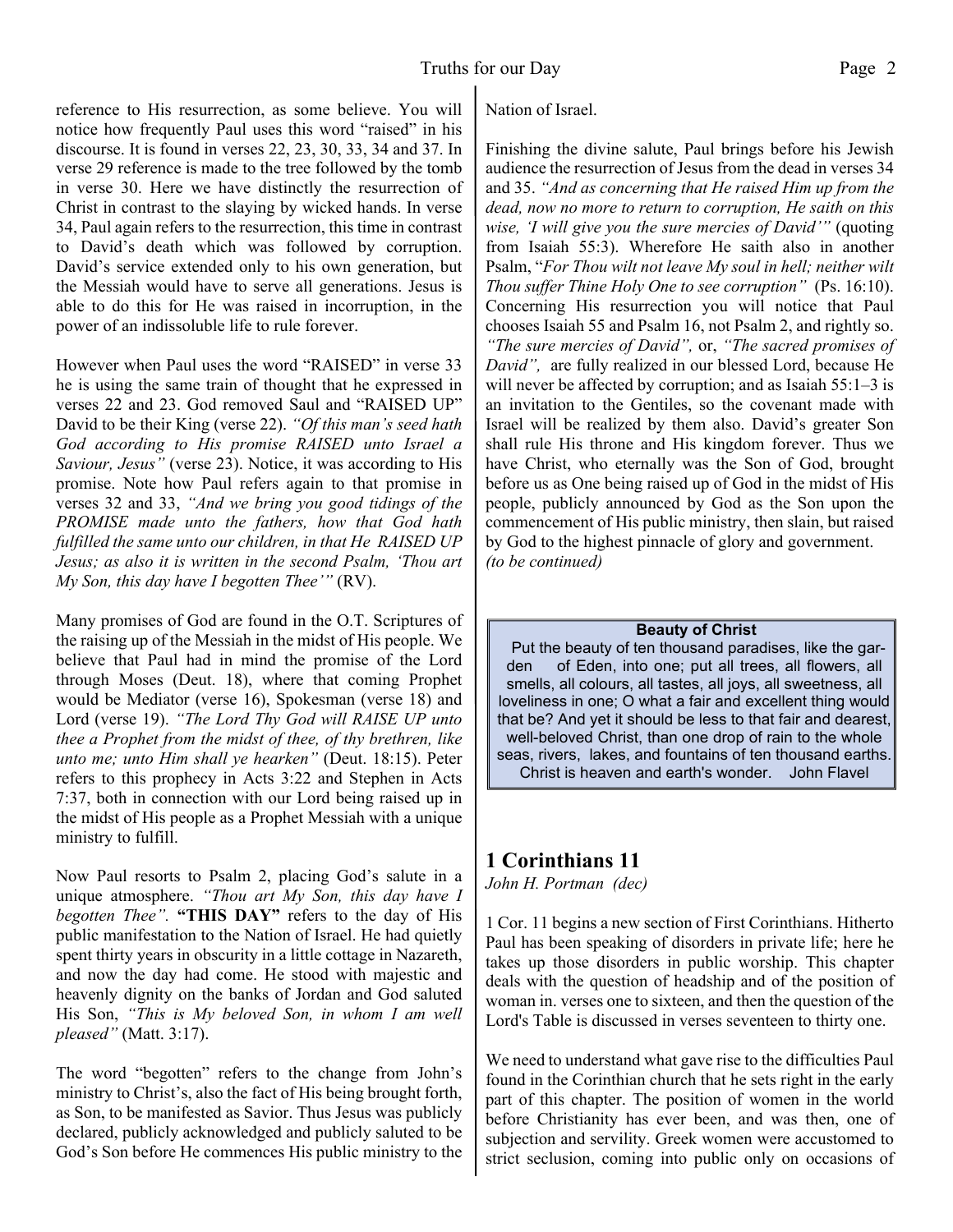festal processions (Vincent). The natural thing on their part was to throw off this restraint and subjection when they learned that women as well as men received the Holy Spirit when they believed, and that in Christ Jesus was no male or female. How easy it was to come to the conclusion that there was no difference in worship where all are before God. Paul found such a state within the Church and had to straighten out this mistaken idea that was disrupting the order their worship.

Verse one of chapter eleven seems to be the conclusion of the statements in chapter ten. So most commentators take it, but some prefer to make it the introduction to Paul's discourse beginning with verse two. If it is so made, it introduces and forms the basis for Paul's statements which follow. *"Be imitators of me"* is a better word than "Followers". The thought behind this statement is that the Corinthians had never seen Christ; yet as Paul himself was an imitator of Christ, they could imitate him. They were to see in him who was their spiritual father and apostle the life and love of Christ shining forth to those round about him. So it should always be with the true spiritual leader. He is enjoined to set an example for the flock (Tit. 2:7).

Verse two begins what Paul wants to say in regard to headships and proper decorum in worship. *"Hold fast the traditions"*, or as it may be rendered, "keep the things delivered". Ordinances is too strong a word to be used here. Traditions may be evil or good. In Matt. 15:2 and Mark 7:8 the word is used in a bad sense. Christ rejected tradition because in the one place it transgressed the law of God and in the other it was used in preference to the law of God so that by contrast the traditions were kept and the law rejected.

The traditions here were the things Paul had received from Christ and given over to them. Notice the play on words. Both "paradosis" (ordinances, traditions) and "paradidomi" (delivered) are from the same root and have similar meanings. The noun signifies a thing handed over while the verb is in the aorist tense, showing that the action of giving over is viewed as a point in time.

Paul praises the Corinthians because they remember him in all things and show their remembrance of him by holding fast the things he taught them. We do not read that the believers in Corinth ever remembered Paul as the Philippians did in giving their means. On the contrary, he would not accept a gift from them lest they should have occasion to glory (Phil. 4:10, 14-16, 1 Cor. 9:16). But he was pleased that these with whom he had labored so long should continue to keep their remembrance of him. False teachers were there who would lead the flock to forget Paul and especially his teaching if they could. The praise he has for them is tempered by the admonitions which follow. He could not praise them wholly as he did others.

#### **Headships**

In verse three Paul comes directly to the matter of headships. In his statement there is censure for those who had not been abiding in their proper place. This is a contrast to the praise of verse two. This is the key verse of this section. The whole matter of the conduct of women in the church hangs upon the order of authority or headship in creation. Note that Paul does not speak of order in the New Creation but in the old. In the New there is neither male nor female, neither bond nor free, neither marrying nor giving in marriage. We are members of the New Creation but not yet is the universe living under its order. We are in a dual position. In spiritual things we are governed by the relationship we sustain to Christ who is the head of the New Creation, but in our relation to the world we must still observe the laws which govern the world.

The order of authority is significant. There is a reason for it. Paul says the head of the woman is the man, the head of the man is Christ; and the head of Christ is God. Now we know that God and Christ are equal in every respect; yet God is said to be the head of Christ. The reason for this is the same as the reason men elect a man chairman of a board; not that he has more power or authority but that proper order may be observed. There is no hint of inferiority but rather of responsible authority.

Verses four to six tell us how this authority of the man over the woman should be shown. There should be some outward sign upon the woman that shows the pagan or unconverted that a Christian woman respects the place God has given her and does not try to throw off authority. In this her example is Christ. He took the place of subjection and humbled himself because it was the Father's will. So the woman wears the veil or covering upon her head because she recognizes the divine order which has made her thus.

The man who wears a covering on his head dishonors his Head which is Christ (Ironside). Perhaps the literal head is also meant since the Apostle goes on to speak of the hair. But the woman who prays uncovered dishonors her head who is the man.

Now if a woman refuses to obey the injunction to be veiled, she must be shorn. It was the custom among Greeks for a slave woman to have close cut hair. Women of modesty wore veils, those of immodesty went about unveiled. For the Apostle to command something as strong as this shows the offense must indeed be grievous. It would shame a free woman to wear short hair as though she were a slave. Among the Jews a woman convicted of adultery had her hair shorn (Vincent).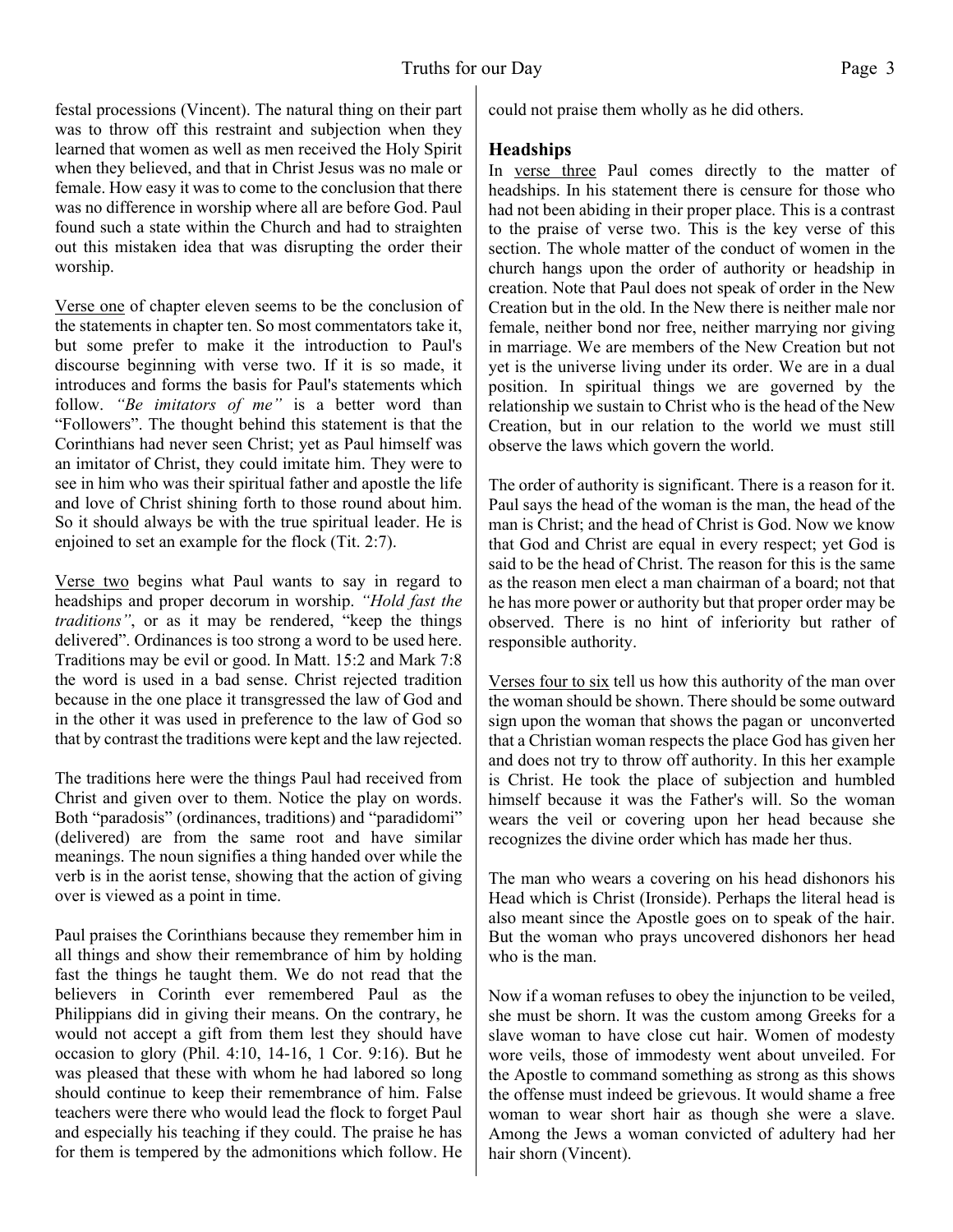**Please Note the danger of a Modern Translation:**

Verses seven to nine speak of the reason why the man should be uncovered and the woman veiled. Both men and women are made in the image of God. In Gen. 1:26, 27 the sexes are not separated in creation. It is true that man was formed from the ground and woman from the man as chapter two tells us, but in chapter one they are seen together. Paul speaks here of the difference between the sexes which goes back to creation. Man is the glory of God in a particular sense which woman does not share. He is the head of the woman and has authority over her. His is the moral likeness of God in the right exercise of which he is the glory of God. His is also the prior place in the order of creation. Woman was formed from man and is the glory of the man so that she came from the man. However, since Adam, all men came from the woman - in birth.

The tenth verse has given trouble to expositors. The word translated "power" also means authority. There is nevertheless a close approximation in meaning, no matter which is used. The sign of authority which the woman had on her head because she was subservient to him came also to be her power, as Ironside points out. A woman who has thrown off authority also is unprotected and therefore without power.

Because of the angels who observe Christian worship and who would not understand the lack of submission to authority which women unveiled would show, women cover their heads. The seraphim, though holy, cover their faces in the presence of God. How much more should women be covered when before Him in worship. The New Testament teaches us that angels take a great interest in us, even desiring to look into the things which God is doing on this earth, (1 Cor. 4:9; Luke 15:7,10; Eph. 3:10; 1 Tim, 5:21; 1 Pet. 1:12). They are ministering spirits unto those who are the heirs of salvation, (Heb. 1:14).

The two verses, eleven and twelve, temper somewhat the division made between the sexes. In the Lord men and women are both the members of the body of Christ. There is a community of interest in prayer, spiritual aid, and active cooperation. The statement of verse twelve is not an exact repetition of the similar one of verse eight. There the order sprang from creation, here the mutual dependency is brought out from the fact of generation. Both sexes are equally necessary for reproduction, and therefore the one is dependent upon the other.

Verses thirteen to sixteen complete the argument. Paul here appeals to nature and to their own sense of propriety. *"Judge in yourselves"* is a phrase not infrequently found. Paul appeals directly to them as though they ought to know what should be done without coming to him. Compare  $10:1,5.$  (>>Page 5)

 If one uses the **ESV Bible**, as some are highly recommending, they should notice that this translation takes away from the significance of this passage in 1 Corinthians  $|11:1-16$ . If a person follows this translation, it would teach that this matter of a head covering in the assembly or our sisters allowing their hair to grow applies only to women who are married!

1 Co 11:1 *Be imitators of me, as I am of Christ. Now I commend you because you remember me in everything and maintain the traditions even as I delivered them to you. But I want you to understand that the head of every man is Christ, the head of a wife is her husband, and the head of Christ is God. Every man who prays or prophesies with his head covered dishonors his head, but every wife who prays or prophesies with her head uncovered dishonors her head, since it is the same as if her head were shaven. For if a wife will not cover her head, then she should cut her hair short. But since it is disgraceful for a wife to cut off her hair or shave her head, let her cover her head. For a man ought not to cover his head, since he is the image and glory of God, but woman is the glory of man. For man was not made from woman, but woman from man. Neither was man created for woman, but woman for man. That is why a wife ought to have a symbol of authority on her head, because of the angels. Nevertheless, in the Lord woman is not independent of man nor man of woman; for as woman was made from man, so man is now born of woman. And all things are from God. Judge for yourselves: is it proper for a wife to pray to God with her head uncovered? Does not nature itself teach you that if a man wears long hair it is a disgrace for him, but if a woman has long hair, it is her glory? For her hair is given to her for a covering. If anyone is inclined to be contentious, we have no such practice, nor do the churches of God.* (ESV)

It is true that the word "gune" can be translated as either "wife" or "woman" as also "aner" could be "husband" or "man". However, it is clear from the context that the teaching pertains to men as men and women as women in the assembly, dealing with gender and not marriage relationships. (Eph. 5 is different.) If "gune" means wife in this passage, then "aner" means only husband. However, we believe that men, married or not should have short hair and uncovered heads in the assembly while women, married or not, should allow their hair to grow uncut and be covered when gathered in the assembly or where the Lord's people have come together for spiritual activities.

#### **How would brethren handle this issue if using the ESV Bible?**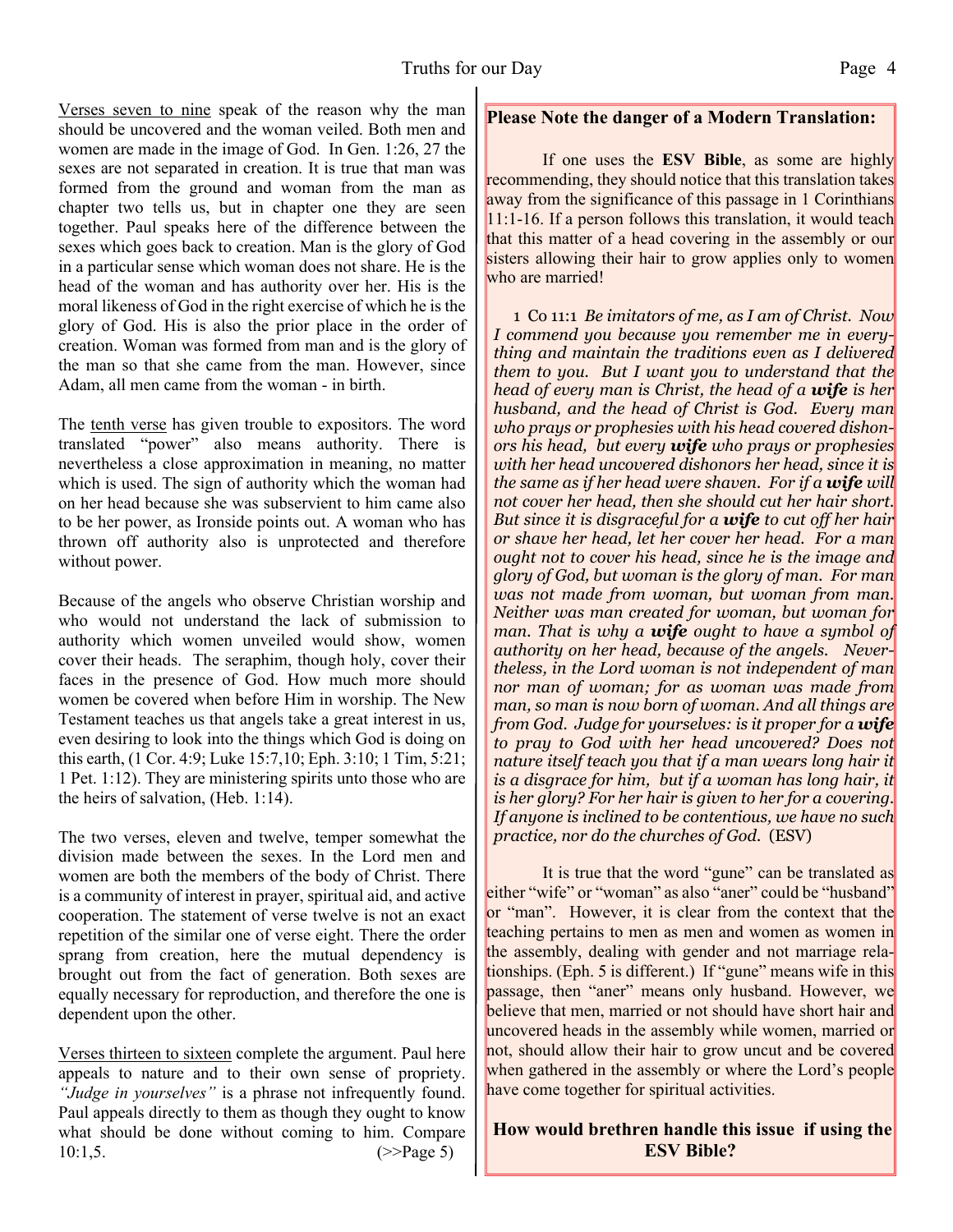The appeal to nature is a direct appeal to the constituted order of things. While among most animals, and especially birds, the male is given the splendid covering; with humans it is the female who has a covering of hair for her glory. It is a rare exception to find a man who has hair which attracts or which is even luxuriant in its weight and quality. It is true of women that their hair is their glory. So God teaches us that it is proper for woman to have long hair and improper for man. The Nazarite vow involved a man's wearing long hair for the very reason that each was contrary to nature and would by this act show the man's devotion to the Lord, to whom he had vowed this vow. In the ancient world a man dishonored himself by wearing long hair.

The woman's hair is her covering, her veil. It is not in place of a veil but for a veil. Her hair is her glory. The veil or covering she wears on her head corresponds to this natural covering which is given her by God in creation. Thus we see that it is right for a man to worship with head uncovered because his head reflects the glory of God, but it is wrong for a woman because her hair is a covering which teaches her that she should cover her head. If she has no use for a covering (the sign of her subjection), let her also remove her hair. Paul's argument is very strong. There must be a correspondence between long hair and the sign of subjection. Without the sign the woman signifies that she has forsaken the place God gave her, and she needs also to cut or shave her head or she is taken for a lewd woman. Basically, a harlot is one who has thrown off restraint; such also is a woman who does not recognize her place.

Verse sixteen closes this portion with the Apostle's word to any one who is still contentious after hearing his argument to notice they are alone in their contention. They may think as they please, but the churches are with Paul. They have no such custom – that is, the custom of women being unveiled in worship. Corinth is the only place where Paul addressed such remarks. Evidently the problem did not arise in the other churches. *(to be continued)*

#### **That Beautiful Flock**

*Alex Dryburgh*

#### **The Beauty of a Local Assembly**

Next to the beauty of Christ, who is altogether lovely, is the beauty of the church or the beauty of the local assembly. As we think of Christ we are reminded,

Chiefest of ten thousand. Fairer than the fair. Altogether lovely, Great beyond compare.

Lord of all creation. Man of Calvary. The Son of God, who loved me, And gave himself for me.

Ever altogether lovely, Ever all most sweet, Richest fragrance ever, Rising round his feet..

In the Book of Ruth we see beautiful features in a young woman as seen in Ruth. It would be right to say that Ruth wore five garments that every Christian ought to wear. We see that she wore (typically), the breast plate of faith, the girdle of humility, the robe of righteousness, the garment of holiness, and the great overcoat of love. In Isa. 52, We read about beautiful feet as seen in the Lord Jesus. His were feet that never strayed, never stumbled, never slipped, never wandered, and never wavered. They were feet that were never defiled.

A perfect path of purest grace Unblemished and complete, Was He, the spotless Nazarite, Pure even to the feet.

In the verse before us we read about a beautiful flock. In Hag 1:8, we read about the house being built. "*Go up to the mountain and bring wood and build the house"*. Solomon was a man that built his own house, the house of God, and the wall of Jerusalem round about. In Ezra 7:27, you have the thought of the house being beautified. In Jer. 52:13, we see the house being burned. So the house that was built and the house that was beautified was the house that was burned. An assembly can fall. To the Ephesians we read (Rev. 2:5), "*Remember therefore from whence thou art fallen".* The thought is that here was an assembly that had reached high heights spiritually speaking, but it fell into a carnal state. An assembly also can be consumed. (Gal. 5:15), "*If ye bite and devour one another, take heed that ye be not consumed one of another".* An assembly can become dead. Sardis (Rev. 3) had a name that they lived, but were dead. An assembly can be leavened; "*Know ye not a little leaven leaveneth the whole lump"* (1 Cor. 5:6). You read that in the Corinthian letter there was moral sin and you read in the Galatian epistle about doctrinal sin. So an assembly can lose its beauty. "*Is this the city that men call the perfection of beauty, the joy of the whole earth?"* (Lam. 2:15). It was that at one time but it lost its beauty, it lost its joy, and it was because of sin.

Most often when you read about a flock in the scriptures you always see an adverse element. In 1Pet. 5:2, We have the thought, "*Feed the flock of God which is among you, taking the oversight".* It is in that same v. 8 that we see the devil as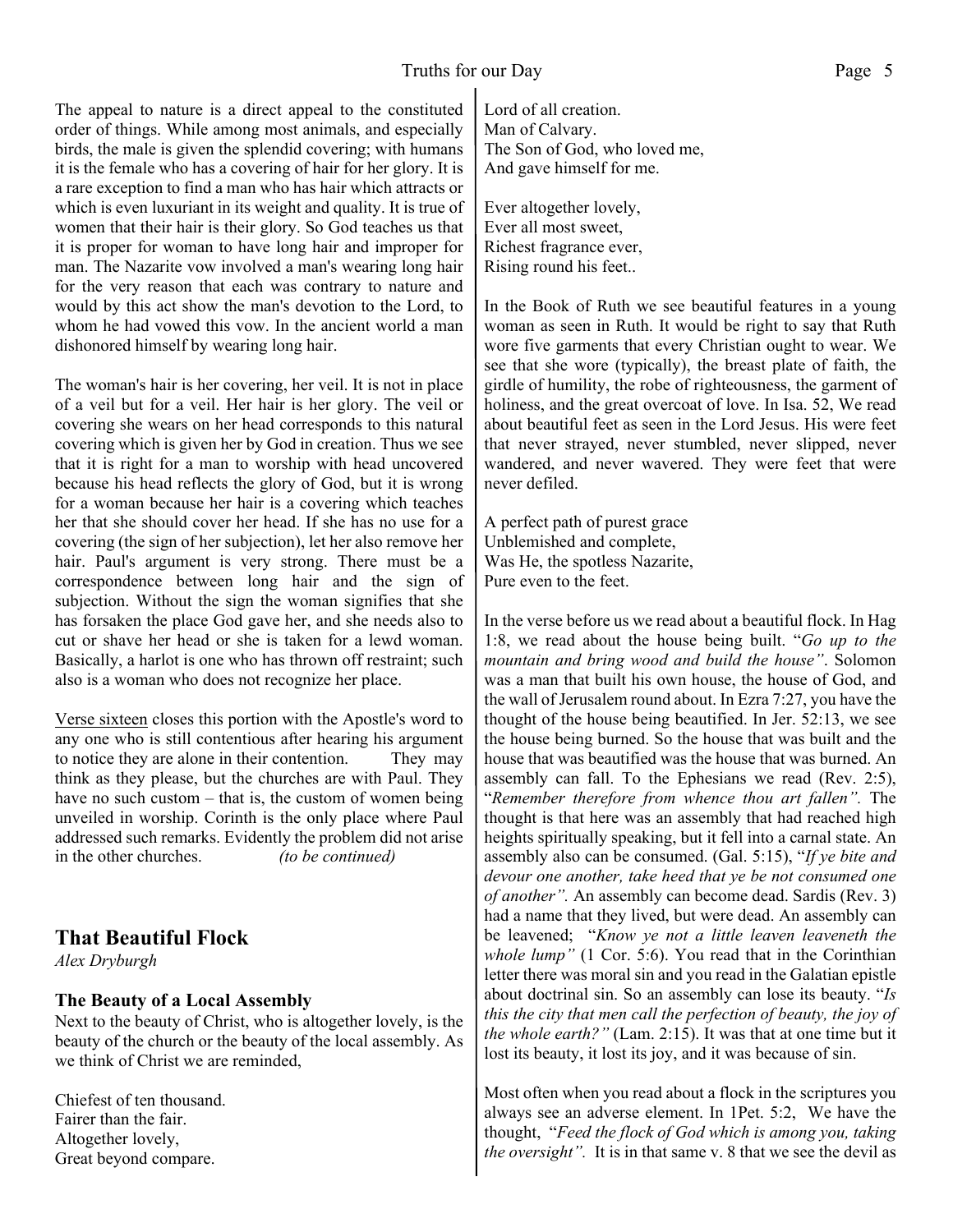a roaring lion going about seeking whom he may devour. As the angel of light he deceives, as a roaring lion he devours. In Acts 20 we read, "*Take heed therefore unto yourselves and to all the flock over (in) the which the Holy Ghost hath made you overseers to feed the church of God"*. It is in that same chapter that we read that grievous wolves shall enter in among you not sparing the flock. In Song of Solomon 2:16, we read, "*He feedeth (his flock) among the lilies"*. We read about the little foxes that spoil the vines (Song 2:15). David in 1 Sam. 17 speaks about his father's sheep; it is in that chapter that you read about a lion and a bear (v. 34). An assembly can be defiled and can be divided and despised. Three things mark the pastors (the shepherds) in Jer. 23:2. They scatter the flock, they drive them away, and they don't visit them. As believers, we are not ignorant of his (Satan's) devices, his thoughts, his plans, his schemes, or his designs. As the serpent he beguiles. "*The serpent beguiled me and I did eat"* (Gen. 3:13). As the serpent beguiled Eve, Paul warn the Corinthians that they be not beguiled from the simplicity and the purity that is in Christ (2 Cor. 11:3). As Satan, he binds; "*Whom Satan had bound lo these eighteen years",* (Luke 13:16). Satan also buffets, he torments, and harasses with blow after blow. As the prince of this world he blinds. "*The god of this world has blinded the minds of them that believe not,"* (2 Cor. 4:4). The lion devours; the wolf spares not the flock, the bear hugs, the fox spoils (Song 2:15). He is out to deceive the sinner, to defile the man of God, to divert the servant of God, to divide the assembly of God, and to displace the Son of God.

#### **The Feeding of the Flock**

If we are going to have a beautiful flock it has to be fed and it has to be watered. We are never told to fleece the flock of God, but we are told to feed it. "*Feed the flock of God which he has purchased with his own blood (the blood of his own)". (Acts 20:28).* If the flock of God is going to be beautiful, it has to be fed with pasture: green pasture, good pasture, the fat pasture of the word of God. Green pasture is that which is fresh; fat pasture is that which is rich; good pasture is that which is nourishing. There are men who weary the saints. There are men who worry the saints. There are men who water the saints. Jacob was a man who watered the flock. In Gen. 29:10, Jacob rolled the stone from the well's mouth and watered the flock. Moses was the man who sat by the well and who watered the flock. Apollos was a man who watered the flock. Paul may plant and Apollos may water, but it is God who gives the increase. "*He that watereth shall be watered himself*." If you refresh others, you yourself will be refreshed. It says about Philemon, "*The hearts of the saints are refreshed by thee, brother".* There are those that watch the flock. The shepherds in Luke 2 were abiding in the field, keeping watch over the flock by night. We need a ministry that

rebukes, we need a ministry that restores, we need a ministry that revises, we need a refreshing ministry like that of Philemon if we are going to have a beautiful flock.

There are two ways in which sheep can be fed. First a sheep is that which feeds itself. Gideon was a man who fed himself. He threshed wheat in the wine press to hide it from the Midianites. Ruth was a woman who fed herself. She gleaned and she beat out that which she gleaned. She labored in the field and she received handfuls She lay at Boaz's feet and received lapfuls. We as the people of God have to desire the sincere milk of the word that we may grow thereby. "*Thy word have I hid in my heart that I may not sin against thee,"* (Ps. 119:11). Then we have to be fed by others. Ruth was fed and refreshed by others. She had to drink of the water which the young men had drawn. The young men had to let handfuls of purpose fall for her. In Psa 23, we see the thought of the sheep feeding itself . . . "*Maketh me to lie down in green pasture".* There we see the sheep feeding itself. "*Thou preparest a table before me in the presence of mine enemies."* Here is the thought of the sheep being fed by others. In 1Pet 5, the elders are to feed the flock of God. We must stress the value of the word of God. It is by the Word of God we have been born again. "*Being born again, not of corruptible seed but of incorruptible, by the word of God, which liveth and abideth for ever"* (1 Pet. 1:23). The Word of God keeps us clean. *"Now ye are clean through the word that I have spoken unto you,"* (Jn. 15:3). "*Where withal shall a young man cleanse his ways? By taking heed there to according to thy word"* (Ps. 119:9). By the Word of God we are built up. "*I commend you to God and to the word of his grace, which is able to build you up and give you an inheritance among all them that are sanctified"* (Acts 20:32). As the engrafted word we have to receive it: "*Receive with meekness the engrafted word, which is able to save your souls"* (Jms. 1:21). As the sincere milk of the word we have to desire it: "*As new born babes (earnestly) desire the sincere milk of the word that ye may grow thereby".* (1 Pet. 2:3). As the faithful Word we have to hold it fast: *"Holding fast the faithful word"* (Tit. 1:9). As the Word of life we have to hold it forth. As the Word of truth we have to rightly divide it.

Feed on Christ, the living bread; Drink of Him, the fountain head; Think on why his blood was shed, and go on.

Bear in mind that what you know; Proves its worth by which you show. Ever let your light aglow, and go on.

If the Savior's won your heart;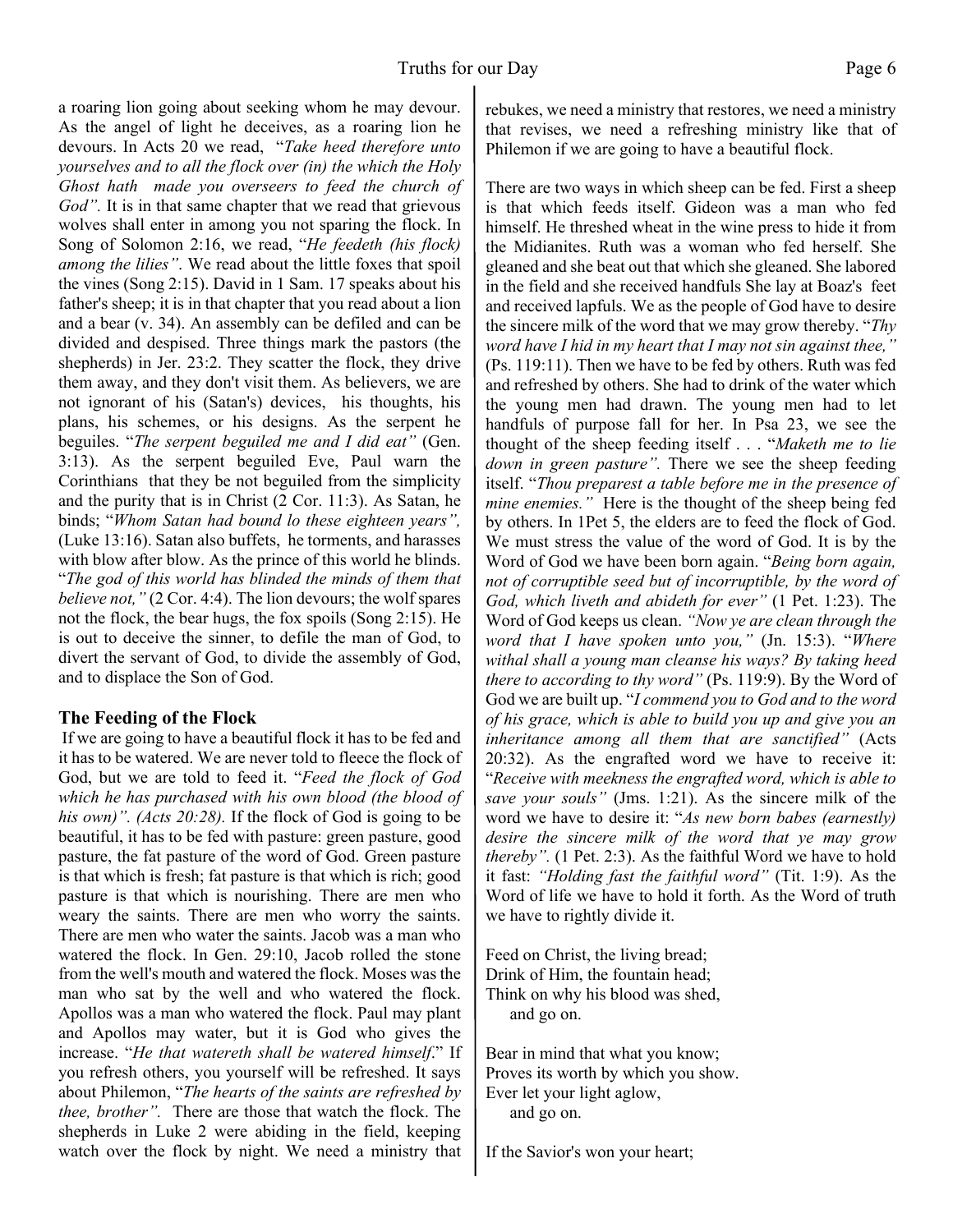And for heaven you've made a start; Keep your eye upon the chart, and go on.

Buy the truth and sell it not; Hold for God the piece you've got; Be content what ere your lot, and go on.

#### **The best use of the Bible**

Bible knowledge fetched in by prayer, well watered by meditation, makes the mind humble and serious. "Read it through, note it down, pray it in, live it out, pass it on". (Henry Pickering). We should meditate upon the Word like the man in Ps. 1. "*In his law doth he meditate day and night."* We should love it like the writer of Ps. 119. "*I will delight myself in thy commandments which I have loved. I love thy commandments above gold, yea above fine gold."* We ought to treasure it like Job. "*I have treasured up the words of thy mouth more than my necessary food."* We should declare it like Paul: "*I have not shunned to declare unto you all the counsel of God".* In 1 Pet. 2:2, we desire the Word: "*As new born babes earnestly desire the sincere milk of the word that we may grow thereby".* We have to delight in it: "*Whose delight is in the law of the Lord and in his law doth he meditate day and night".* We have to devour it. Jer. 15:16, "*Thy words were found and I did eat them".* The thought is devour them. We have to defend the word of God 2 Tim. 1:4: "*That good thing which is committed unto thee, keep (or guard) through the Holy Spirit". (to be continued)*

 Some assemblies of believers, which are continually hearing pleasant things and pandered to by their leaders, are like a pretty keepsake covered with glass only to be admired. They are of no use whatsoever to God.

#### **"Ere the Lamp of God Went Out" 1 Sam. 3:3**

*H. Fletcher*

In looking at this sad subject we require to go back a little in the history of Israel. In the last chapter of Judges we have the words, "*In those days there was no king in Israel, every man did that which was right in his own eyes".* There was no subjection to Divine authority, and the word of God was not obeyed. In the first chapter of Ruth we read, "*Now it came to pass in the days when the judges ruled that there was a* *famine in the land"*. The judges had failed in their individual lives for God, and in consequence they were unable to check the declension of the nation, and God in His governmental dealings sent a famine, to reach the hearts and consciences of His people.

When we come to the days of Elkanah, Samuel's father, we find declension both in the priesthood and nation. In Hannah there was the maternal desire for a son, but more, the condition of the priesthood and nation was such that she longed for a man-child that she might "*give him to the Lord all the days of his life".* Samuel had a godly mother, with the result that Hannah had a godly son. Would that there were more mothers like Hannah and Eunice. Her great desire was that Samuel might be of use to the Lord.

Previous to the statement, "*ere the lamp of God went out",* we have the significant words, "*and the word of the Lord was precious in those days, there was no open vision".* Because of departure from His word, God was silent to His people. There was nothing coming down from heaven, and spiritual famine prevailed. This condition occurs in our days. There may be much preaching and many meetings, but no blessing—nothing from heaven. Preachers like Eli, whose eyes were dim, may be able to give very interesting addresses, but they do not reach the heart and conscience. "*Where there is no vision, the people perish",* or become lawless (marg. Newberry), Prov. 29:18.

It is evident that both priests and people were indifferent to the command of the Lord of Ex.27:20-21, "*Thou shalt command the children of Israel that they bring thee pure oil olive, beaten for the light to cause the lamp to burn always. In the tabernacle of the congregation without the veil, which is before the testimony, Aaron and his sons shall order it from evening to morning before the Lord".* There had been neglect in the reading of the "law of the Lord". While the priests were careless about their duty, they were keen enough about their portion of the sacrifice. Some today are very much like this. If they were doing the work of the Lord they would be worthy of their portion, for "*the laborer is worthy of his hire".* "Like priests, like people," and so the people were negligent in bringing the pure oil olive, beaten for the light, which would involve both labor and self denial. The principle is the same today. For the assembly to be a lampstand, there must be vital godliness, love and devotion to the Son of God, and godly exercise of soul. Each one should add his light to the Assembly's testimony. There should be no drones in an assembly of God.

In connection with the Tabernacle, the measurements are given; but with the lampstand, weight and value only are given, "*of a talent of pure gold shalt thou make it"*. It is not the size of an assembly that counts with God, but its weight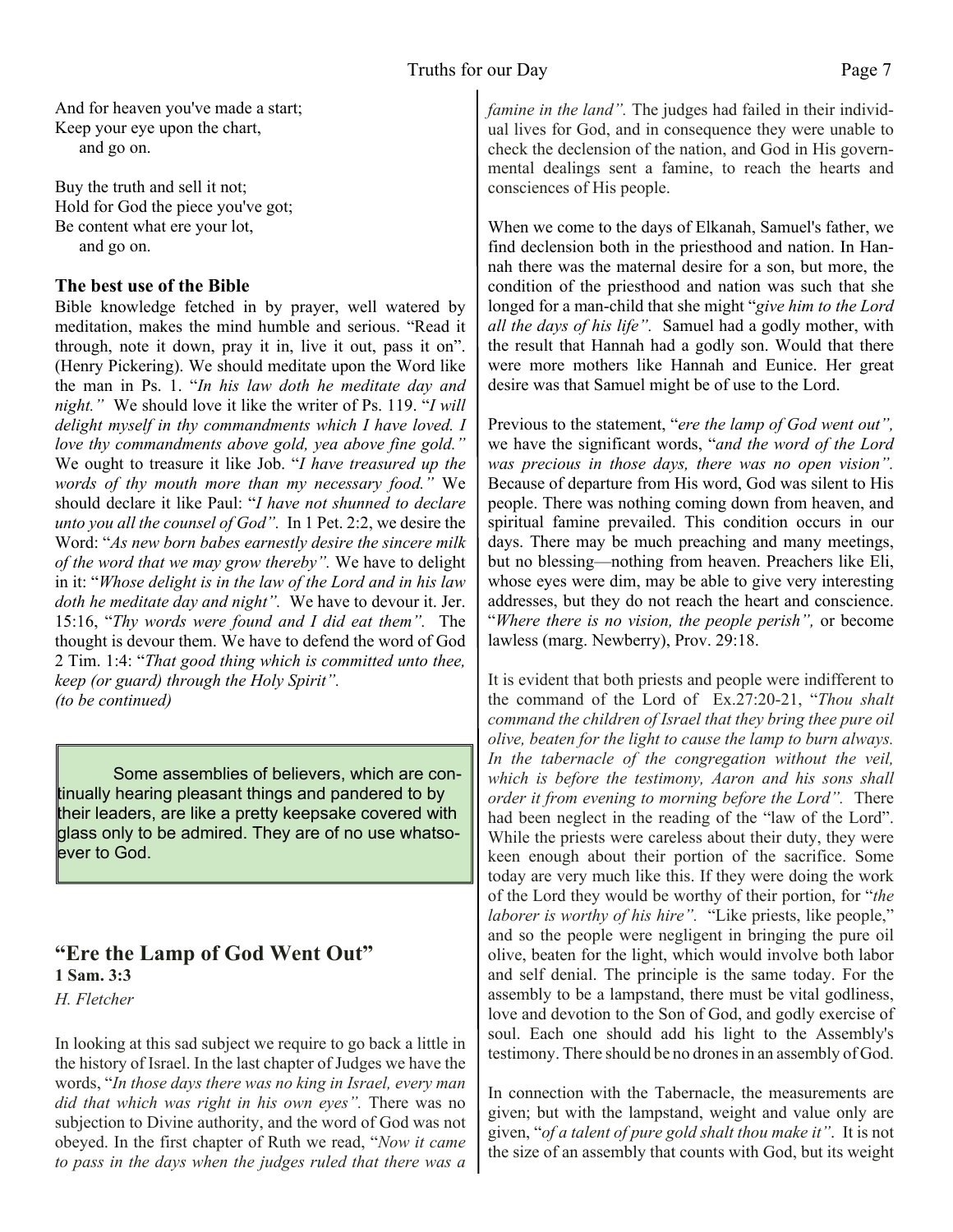and character as a testimony, or light-bearer. One feels the importance of whole-hearted men of God being raised up to minister to God's people; not merely gifted men, but devoted and zealous men for the honor of the Lord. *"Them that honor me I will honor."* Such men will help to keep the lampstand burning. How much are we individually adding to the weight and value of the assembly's testimony? Has the lamp gone out?

#### **Ichabod, or the Glory is Departed**

Although Samuel was raised up at this dark period in Israel' s history, and "*the Lord did let none of his words fall to the ground",* yet the declension continued. The Philistines still had the ascendency over Israel. Israel sought to overcome them by bringing the Ark into the battle. When they were right with God, the walls of Jericho fell down as the Ark was taken around the city. **Then** they had the presence and power of the Lord with them, but now that is gone although they still have the Ark; and they rely upon **it** saying "*that it may save us out of the hand of our enemies".* What a sad change from **He** to **it.** An assembly may keep up the form, but lack the presence of the Lord in the midst. The ordinance of the Lord's supper may be kept, but it is nothing more than bread breaking "*not discerning the Lord's body".* From such He turns away. He must have reality from that which professes to be a testimony, or else He will spue it out of His mouth. What was it but this sad condition that caused the Ark to be taken; and the religious world to mock? And so now, had the spiritual condition of assemblies been maintained, and the Lord's honor esteemed there would have been no occasion for separation amongst assemblies. To profess fellowship with that which the Lord spues out of His mouth is not fellowship in the Lord. It is our conviction that Laodicea is a degeneracy from Philadelphia, with the Lord no longer in the midst. And to maintain Philadelphian faithfulness there must be separation from Laodicean unfaithfulness. *"Him that overcometh I will make a pillar in the temple of my God, and he shall go no more out".*

After the Ark was taken we have Phinehas' wife's lamentation, "*Ichabod—the glory is departed from Israel, and the Ark of God is taken".* The divine presence and the glory are very closely connected. This was seen in the wilderness. Over many professed assemblies today it could be written 'Ichabod'. They are no longer gathered unto the name of the Lord Jesus; and He is no longer in the midst, as according to Matt. 18:20. They have let go His precious word concerning truths and principles of a God gathered assembly. The lampstand has been removed; the salt has lost its savor; the glory has departed; the power has gone.

#### **"Make Us a King" 1 Sam. 8:5**

We now consider a third aspect of the departure of the people of Israel—one stage leading on to another. Samuel was old, and he made his sons judges over Israel. But they walked not in their father's ways, but took bribes and perverted judgment: and so the people asked for a king to judge them, like all the nations. Samuel saw the evil of their desire, and it displeased him. He knew that it was a setting aside of the absolute authority of Jehovah. No longer were they going to be a peculiar people in this respect—no visible head over them. Edom had had its king for years; but God was Israel's King, as Elimelech's name signifies "My God is King".

In the wilderness Balaam had to say, "*The Lord his God is with him, and the shout of a king is among them"* . Where the word of God is obeyed, and the Lordship of Christ acknowledged in an assembly, this will still be true—the Lord with them, and the shout of a King among them. Help will be given them in the ministry of His word, and His voice will still be heard.

While God told Samuel to hearken unto their voice, He significantly adds, "*for they have not rejected thee, but they have rejected Me, that I should not reign over them".* A carnal, or natural man cannot walk by faith; implicit trust in an unseen one is beyond them. They must have some visible head for the flesh to glory in, some one with gifts such as learning, or eloquence, not realizing that the Lord alone, by His spirit, is sufficient to meet the needs of His people on every occasion. How we ought to guard against any person usurping the place or authority of the Lord Jesus. He himself is very jealous of anything that usurps His place. He condemns those who hold the doctrine of the Nicolaitanes (rulers of the laity), Rev. 2:15. How insidiously this doctrine creeps in when there is laxity, and lack of godliness in an assembly! Believers cease to be exercised as to their individual responsibility, and as to the priesthood of all believers. Those who could once lead in the assembly in thanksgiving and worship are now silent: and those who could once minister the word to edification now cease to do so. As in the days of Malachi, interest in the things of God ceases and the people say, "*Behold what a weariness is it!"* The Holy Spirit is grieved and quenched by the lethargy of the saints, and so little of the power of God is amongst them, that they push some man or men forward to be their spokesmen, to do their praying and preaching, and what was an assembly sinks to the level of what is called a "Mission". To make up for the lack of the power of the Holy Spirit, an arm of flesh is relied upon. The carnal are catered to by music, solos and choirs. The men go after their worldly ambitions; the women after their social pleasures; the dress and deportment of all denote a low spiritual condition. The word of God ceases to govern in the assembly, in the home, and in the business. Usually the end of such (as we have seen it) is to be "*carried away beyond Babylon".*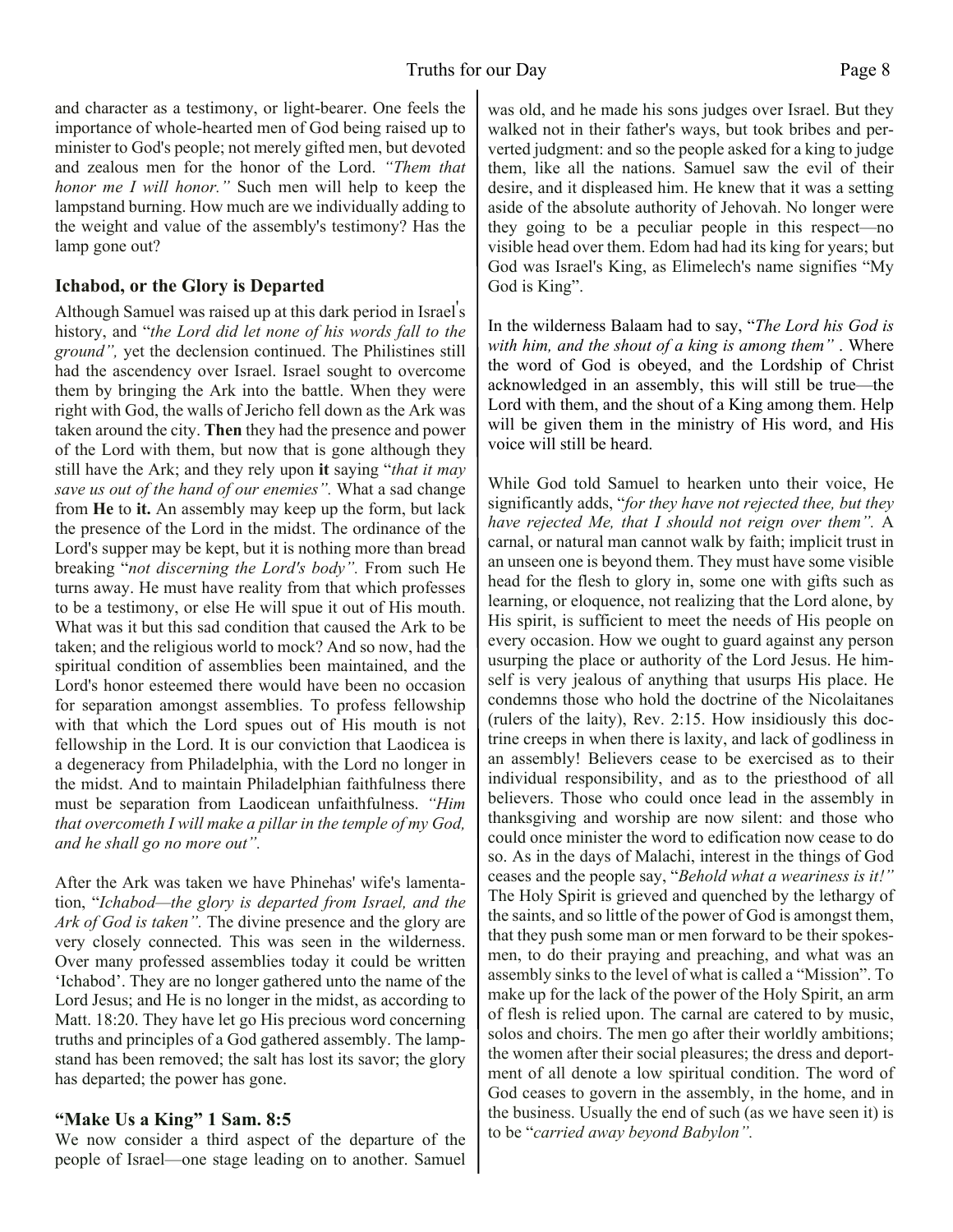A return to implicit obedience to the word of God, and a bowing to the authority of the Lord Jesus, is the only corrective for the failure and departure of our day, as it has always been in days of declension in the past. If the lamp is allowed to go out, 'Ichabod' will soon be written on the assembly of testimony; and God rejected, the people will soon begin to say, "*Make us a king to judge us like all the nations".*

#### **Order in God's House Deacons 1 Tim. 3B**

*Joel Portman*

The latter part of 1 Timothy 3 deals with "deacons", or those who serve in an assembly. They function in fellowship with the elders, and in fact, some of the work elders do would also be included in this as well. **"Deacon"** is a transliteration of the Greek word, "**diakonos"** which is normally translated as minister, or servant. It expresses the servant in his capacity to accomplish a work, to meet the requirements of one he is serving and a work he is doing. It looks at the servant in relation to his work, his fitness for that work, rather than any idea of compulsion or even voluntarism, or bondage as "doulos" (slave) would signify. The exact rendering of "diakonos" signifies "a runner, servant, messenger, assistant". This indicates one who is **competent** and **capable**, **trustworthy** and who can represent and carry out faithfully the interests of his superior in a proper manner. Often it has the idea of responsible representation, more than simple menial service.

#### **Occurrences in the New Testament**

**Gospels**: Used for servants usually. The Lord spoke of the disciples' relationship with each other as servants (Matt.20: 26, Jn. 12:26). It refers to common household servants, (John 2:5,9) and servants of the King (Matt. 22:13).

**Acts**: Generally assumed to apply to "the Seven" in Acts 6 but never directly used as a title of them, only called "the Seven". (Acts 21:8). However, in Acts 6:2, "serve tables" is the verb form of the noun and their work is generally connected with deacon work in this instance.

**Epistles**: Used of functioning government officials (Romans 13:4) as servants of God (v.6) to carry out that responsibility. They are seen in their capacity to accomplish that work that God has determined is necessary for the maintenance of order in society and execution of judgment on evil doers.

Used of Christ in relation to His work to carry out God's will (Rom. 15:8) He is spoken of as a minister of the circumcision, never a slave (doulos) to men but serving His God as a doulos to accomplish a work for their benefit and fulfillment of God's purposes toward them.

Used for apostles and other servants who were actively

involved in service for the Lord and His people, whether in ministry or in the gospel. This includes Phoebe (Rom 16:1), a servant of the assembly in Cenchrea, Paul and those with him (1 Cor. 3:5, Eph. 3:7, 1 Tim. 4:6 (Timothy).

#### **Aspects Regarding "Diakonos"**

**In the Gospels,** it typically applies to Spiritual qualities, i.e., the pictures presented illustrate to us what should be true of everyone seeking to serve the Lord in any capacity. **In Acts,** the original aspect was for a physical service. However, it involved more than a simple work. Consider the tremendous implications of the work they were being called on to do in Acts 6. A serious problem had arisen which called for great wisdom and care to make sure that it would not result in lasting consequences that would produce division among the saints at this early stage. The work involved responsible representation of the entire company to distribute funds for the care of destitute widows and thus would have personal, emotional and spiritual implications.

Notice in this case the **extremely high qualifications** that were required in these men:

**1. Good testimony** (honest report), the same as in 1 Tim.3:8 regarding deacons. They could not have anything about their lives that would cause any charge against them or reproach about the work they would be involved in. It is a word related to witness or capability to be a martyr for the truth, giving faithful testimony without compromise. Same as Acts 16:2, regarding Timothy and in 22:12, Ananias from all the Jews.

**2. Full of the Holy Spirit** or subject to and being controlled by the Spirit. Not carnal or fleshly men, but those whose lives displayed spiritual power. This is not displayed by gift; nor by ability to perform miraculous works. It was seen in a life that exhibited the spiritual qualities that show that one is subject to spiritual control, displaying that fruit that would be the evidence of it.

**3.Wisdom characterized them**. Possessing excellence in attitude and action. This included knowledge and godliness, a striving after the highest by the best means. It expresses a proper outlook on life that applies spiritual, eternal principles to decisions, priorities, ambitions and expectations. It is the characteristic of taking account of knowledge and observations and resolving conflicts and difficulties in a spiritual context with the proper application of truth to every aspect.

It is clear that their work went beyond a function in physical necessities to that which fulfilled spiritual responsibilities in testimony, primary exemplified by Stephen and Philip.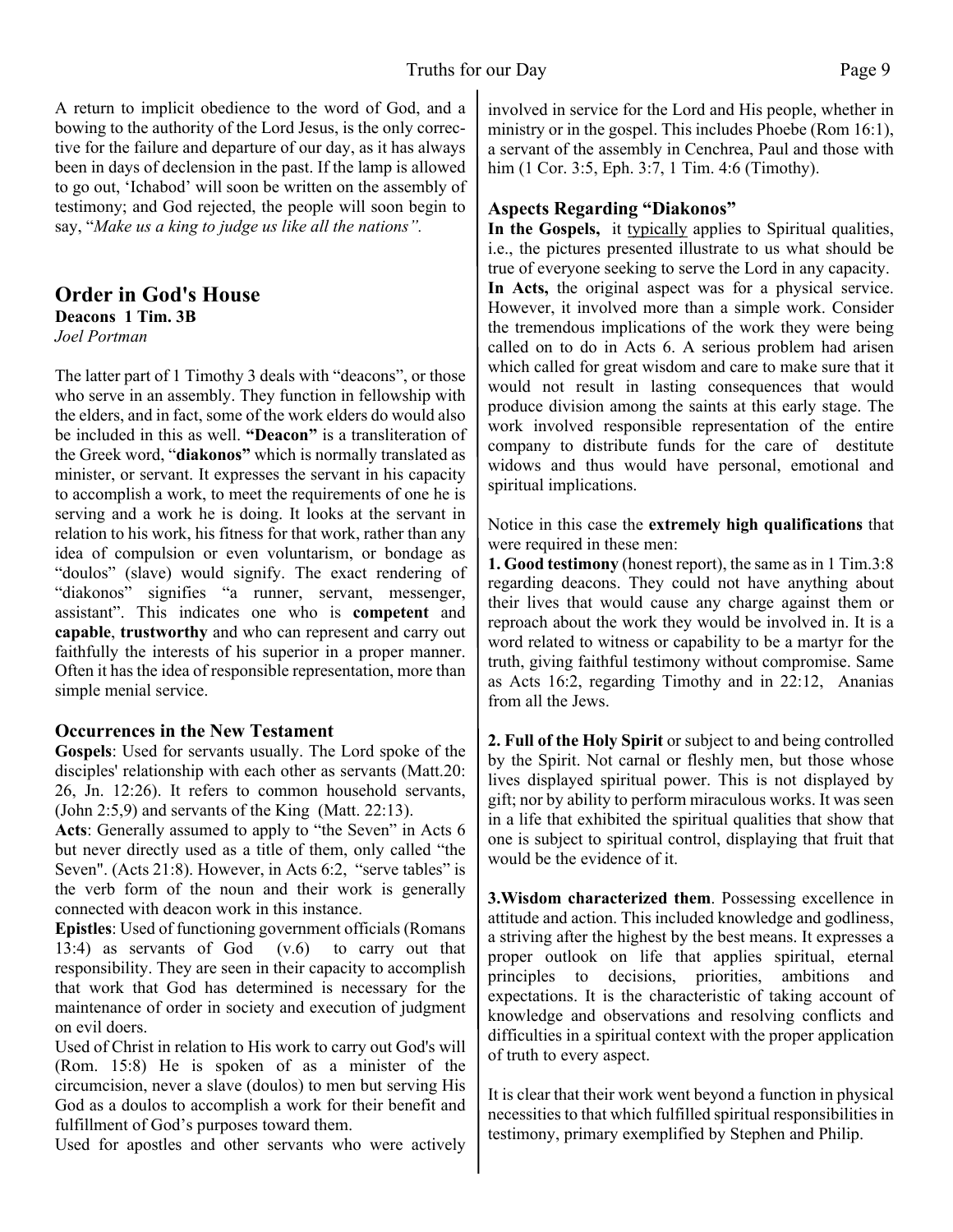We learn from this that deacon work is more than simple physical assistance in a local assembly, more than the "menial" tasks such as cleaning the hall or arranging the chairs. It is a work that involves representation of the assembly, responsibility in serious matters, an expression and fulfilling of which requires spiritual qualities.

If not, then we would have to require that anyone who does anything of any nature in an assembly must possess the spiritual qualities that are called for in the NT regarding deacons. Either that or we must lower the standard to allow those not so qualified to be involved in such service.

**In the Epistles, t**he verb form (#1247) is used in several ways that would include material ministry as well as spiritual. Rom. 15:25 Paul going to Jerusalem to minister to the saints (material help)

2 Cor. 8:19, the collecting of the gift for the assistance of the Jewish saints.

2 Tim. 1:18 Onesiphorus and his service to Paul when he was in prison in Rome.

Philemon 18 Onesimus who might have served Paul when in prison.

The Noun, #1249 diakonos, is used

**Re. Satan's servants** carrying out his bidding (2 Cor. 11:15)

**Re. Governing agents** (Rom. 13)

**Re. Christ toward Israel** (Rom. 15:8)

**Re. Apostles and others with them** who were serving the Lord in a spiritual capacity. (noted above)

#### **Conclusion:**

The primary emphasis in the epistles is on those who fulfill a spiritual work that represents Christ in ministry of the Word to sinners as well as to saints. This is entirely true in passages that speak of a deacon in service toward a local assembly. There never seems to be any aspect of this truth involving what we might think of as deacon or service work in the more menial aspects of it. However, one cannot totally rule out the other physical aspects of material service to the saints. It does seem that in relation to assembly function, this is not the primary teaching and if it is in any case, it is in a capacity that involves responsibility and representation of the assembly as a whole, i.e., handling of assembly finances or serving in a capacity that represent the assembly and its collective aspect.

#### **Qualifications in 1 Timothy 3**

Note that the deacons in this passage are directly linked with the overseers or elderhood. In this sense, it might be noted that they likely labor with the elders in the responsible care of the assembly. Elders function in spiritual pastoring, shepherding care while deacons are involved in spiritual ministry or service to the saints. So these are the individuals

who function in their own spiritual capacity as the active arm of church government in its ministry to uphold and enable the saints in their collective functions for the Lord. Their qualifications are very high, almost the same in certain areas as that of elders. "*Likewise*.." or "in like manner" indicates that these are similar to the elder in the high standards that are expected. With these high standards, there would be corresponding care needed to discern them. They are to be

**1. Grave** Inspiring awe, respect, is venerable and recognized for qualities. In Phil. 4:8 it is translated "honest". Implies a serious bearing that causes his ministry to have weight among those who hear him. More than an "outward appearance" or something put on, it is the character of the man being seen in his life before others.

**2. Not Double-tongued** or, consistent in speech. Only here in the NT. Implies his not speaking to cater to individuals, saying one thing to one person, another to others. Righteous in speech, dependable.

**3. Not given to much wine** or temperate, having physical desires under control. In environment where wine was normal aspect of drink, and usually diluted, he was not known to linger over or be one to drink much.

**4. Not greedy of money** Quality of an elder also; not ambitious for monetary gain, or occupied with materialism and all that is associated with it. May not necessarily have money but forbids covetousness as well. Not a "money lover".

**5. Clear in Doctrine** with a

1. Consistent life that supports genuine convictions. Needs to have a life that supports that truth, showing that he is genuine holding fast the truth he preaches or teaches. His conscience is pure, undefiled by knowledge that he is not practicing what he preaches.

2. Steadfast adherence to truth of God's Word. If teaching, his teaching must be consistent with truth of God and dependable. In this regard, must have studied and learned truth, able to handle it properly and with some understanding so it might be profitable to his hearers.

**6. Proven** or tested by various functions of lesser importance, shown to be faithful by previous conditions of life.

**7. Found Blameless** or without ground for any charge against them by others. Inconsistencies of any importance in life would hinder effectiveness of ministry and dependability of practical functions to the assembly. Does not mean he is perfect! However, it does mean more than just being cleared of charges; it is that no charge has been made against them that is valid.

**8. Husbands of one wife** or, like elders, devoted and involved with only one woman in his life. Not a philanderer or flirtatious person but faithful to only one woman who is his wife. Not necessarily that he is married, though